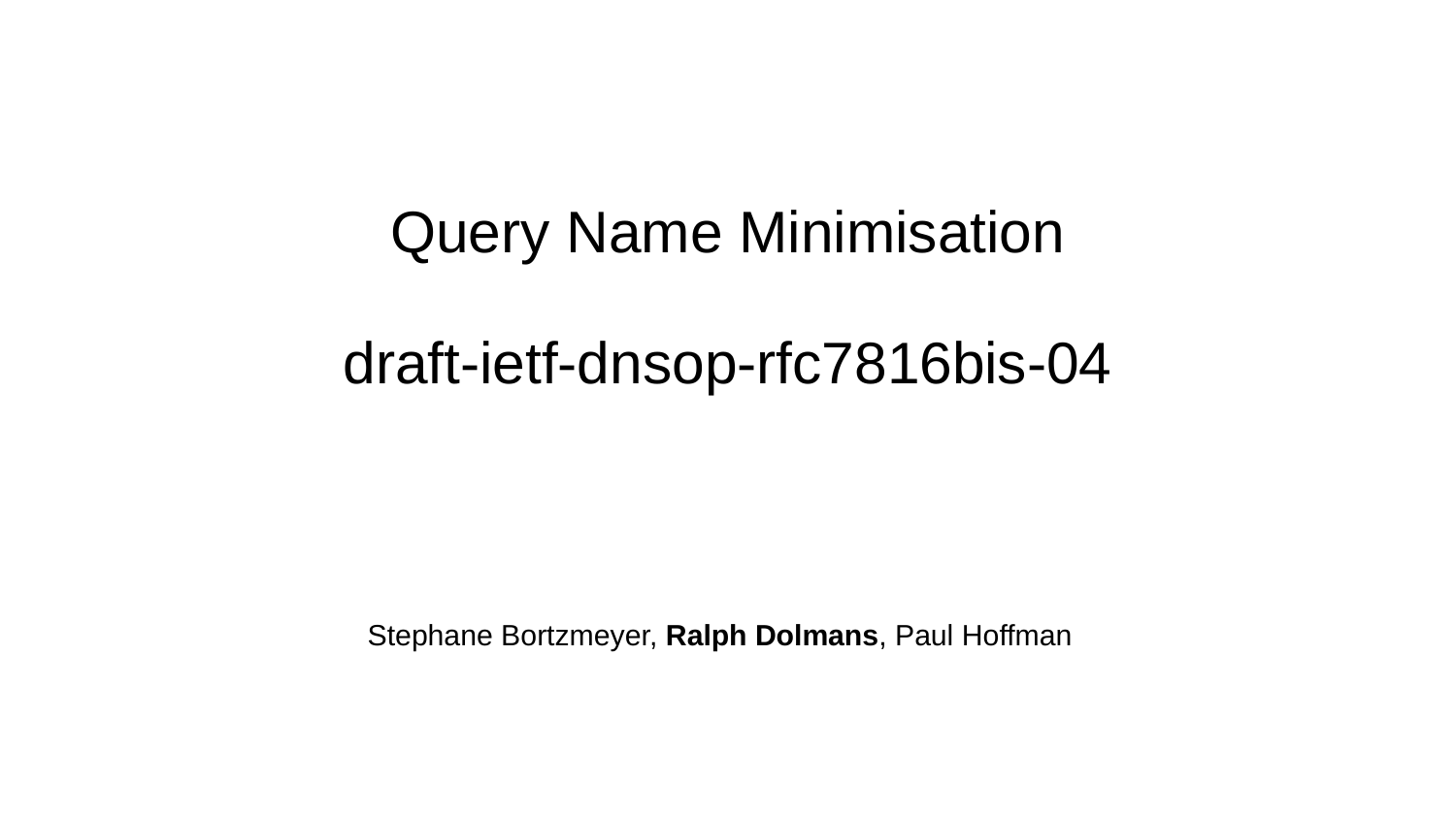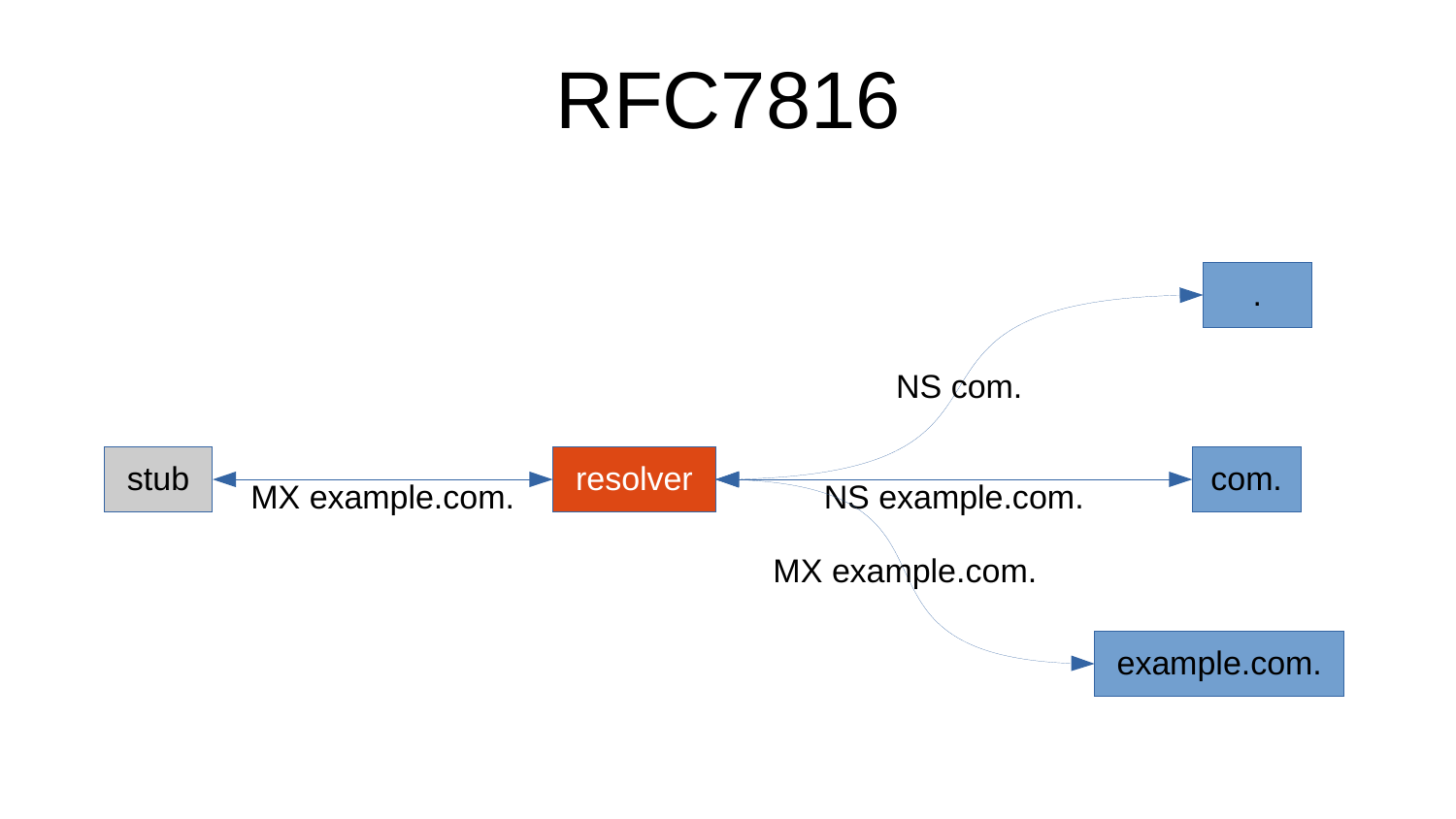#### RFC7816bis goal

- Experimental  $\rightarrow$  standards track
- Specify the standard in such a way that it can work on the real Internet
	- Document issues and solutions/workarounds
	- Using implementation experience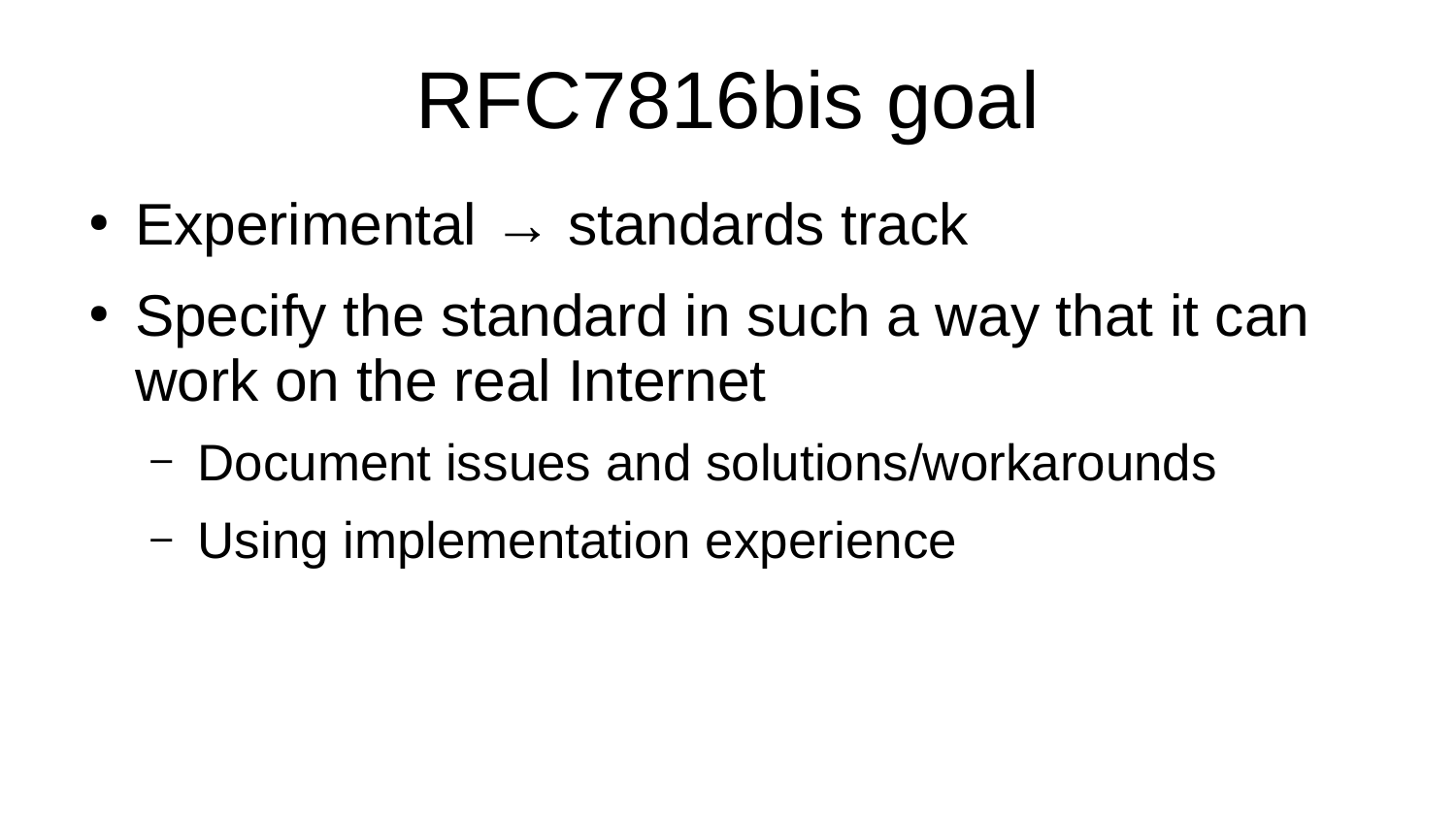#### No longer experimental – enabled on 47% of tested resolvers



Source: <https://dnsthought.nlnetlabs.nl/#qnamemin>– 9 April 2020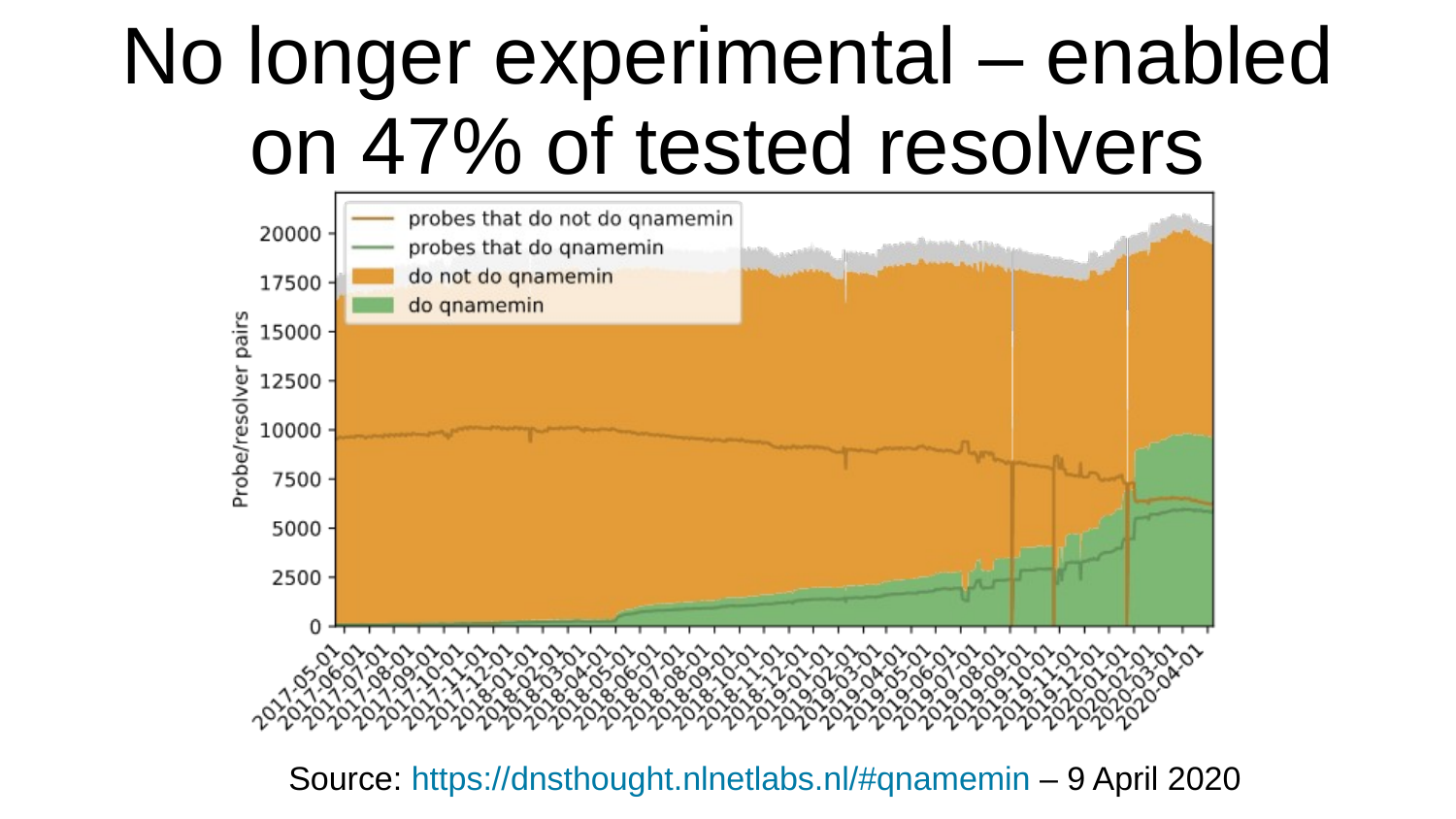#### Changes in -03 and -04

- Rework the algorithm
	- Better cache use
	- Get DS at parent
- Update examples
- Start documenting workarounds used per implementation
	- needs more work
- **Relax QTYPE recommendation**
- **Add text about danger of increased number of queries**
	- **Suggestion on how to handle this**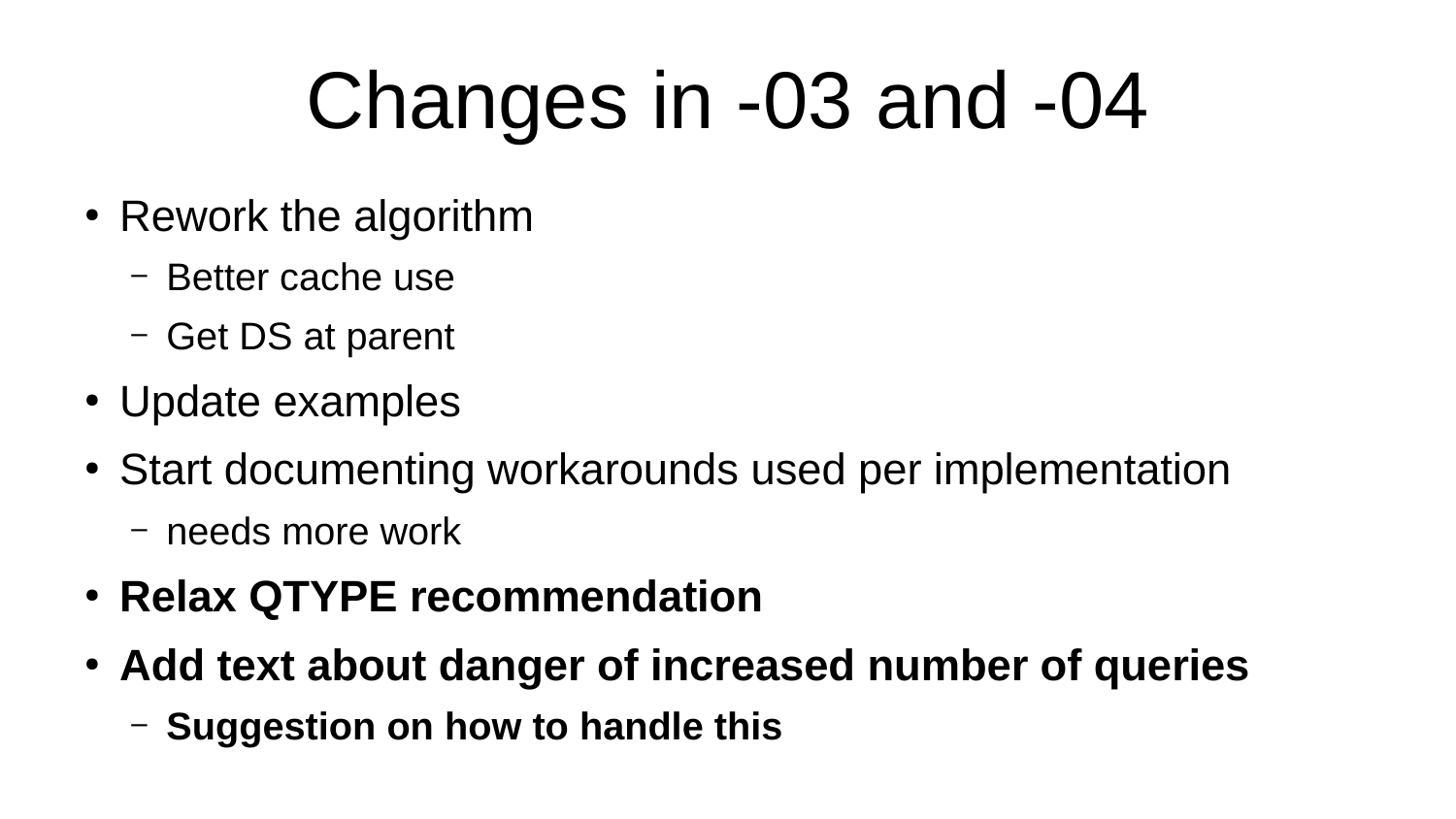## Relax QTYPE=NS recommendation

- QTYPE to use does not matter, server is not authoritative to answer anyway  $\rightarrow$  return delegation
	- RFC7816 talks about prepending QNAME when using QTYPE=A, not needed
- All data TYPE RRTYPEs are fine as long as the authority lies below the zone cut
- There should not be a relation between incoming QTYPE and selection of QTYPE to use while minimising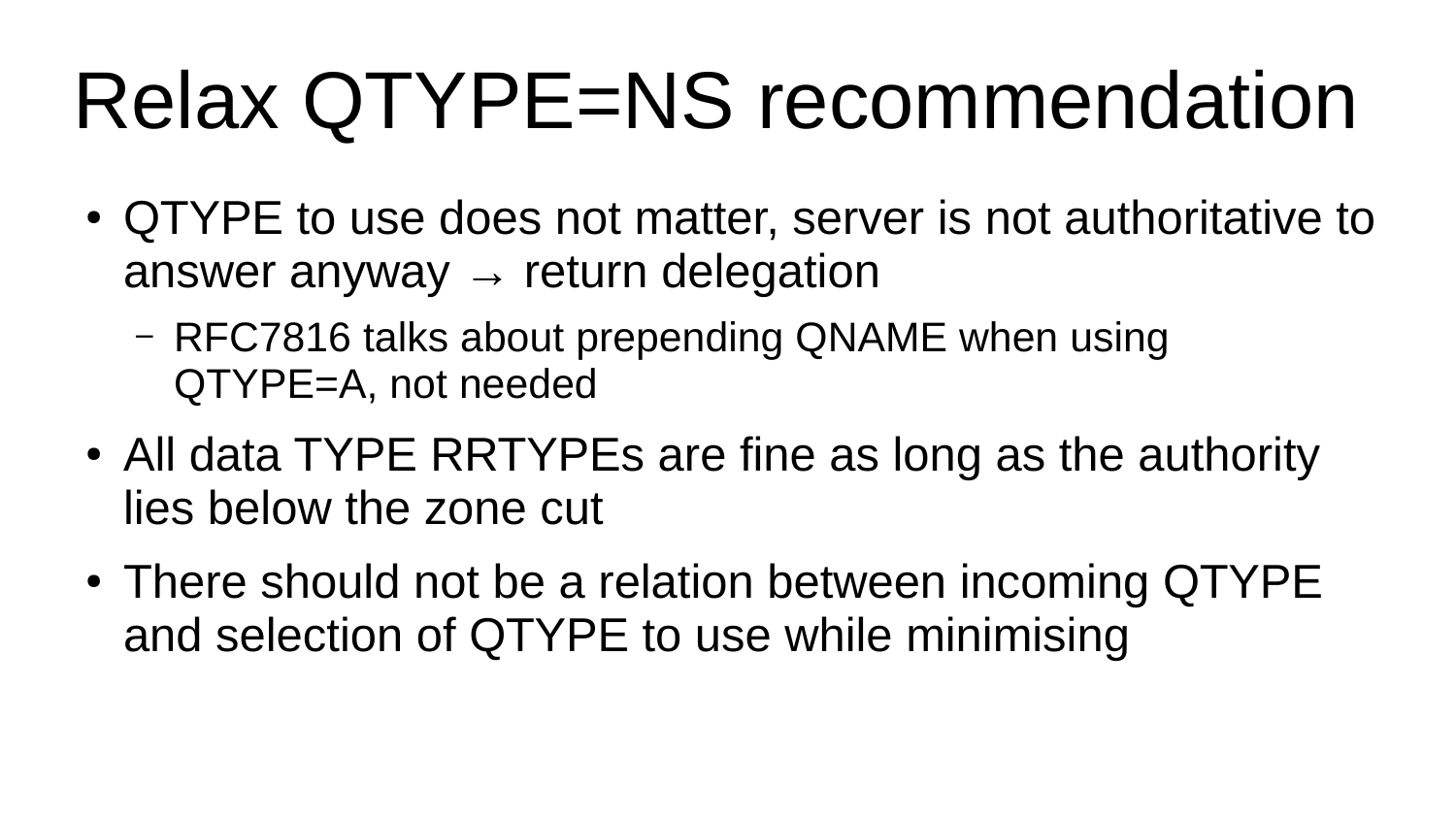## Relax QTYPE=NS recommendation

- Using QTYPE=NS is still allowed
- Using OTYPE=A has some benefits
	- Not blocked
	- Less visible
	- Reduces number of queries
		- No delegation check needed for query to non-apex record for full QNAME when original QTYPE is same as minimising QTYPE
- Unbound uses QTYPE=A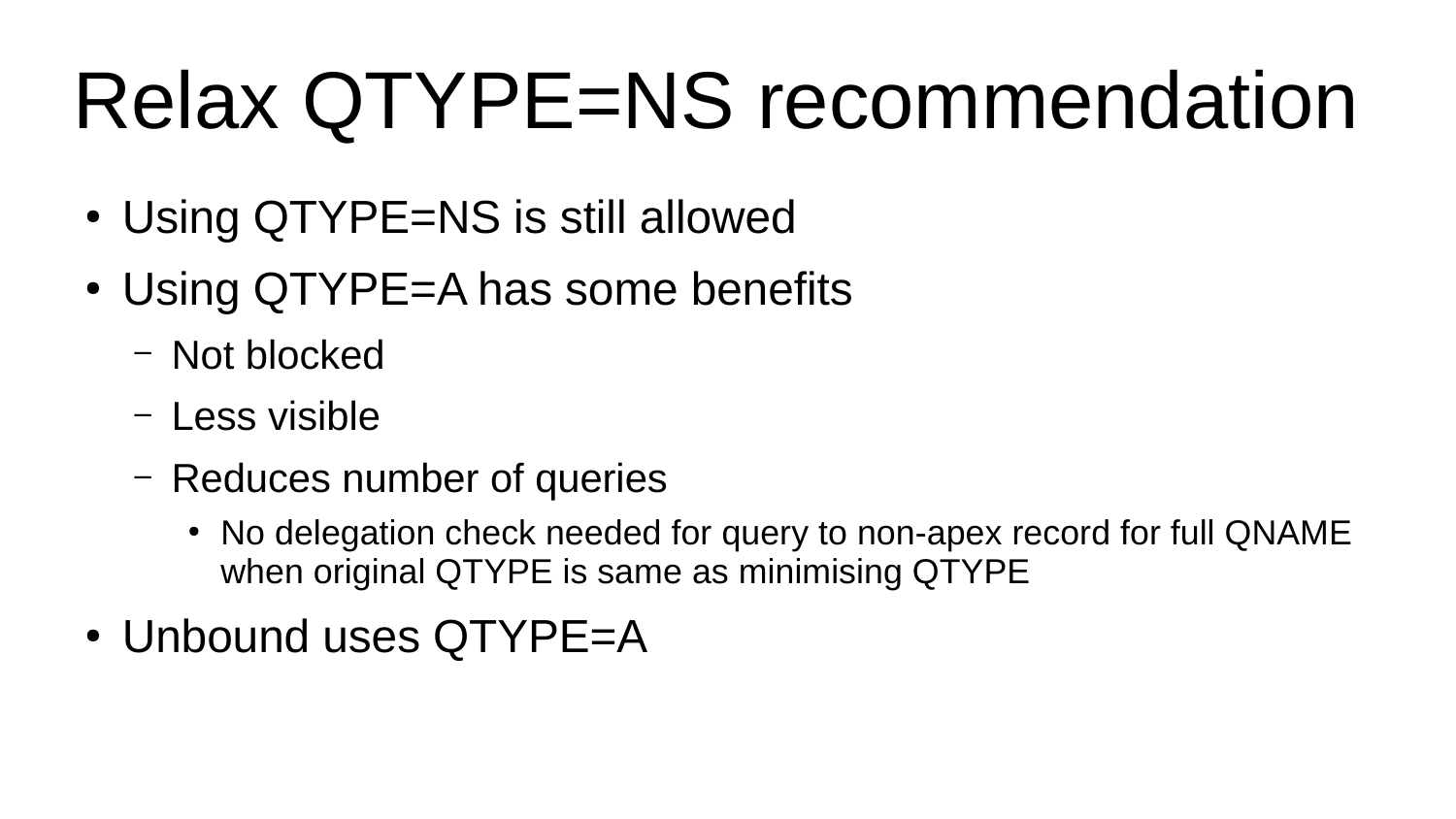### Number of queries

- RFC7816 only mentions increased number of queries in performance context
- RFC7816bis also mentions DoS attack vector
	- Large number of labels answered using wildcard
- "*Resolvers supporting QNAME minimisation should implement*  a mechanism to limit the number of outgoing queries per user *request.*"
	- SHOULD? MUST?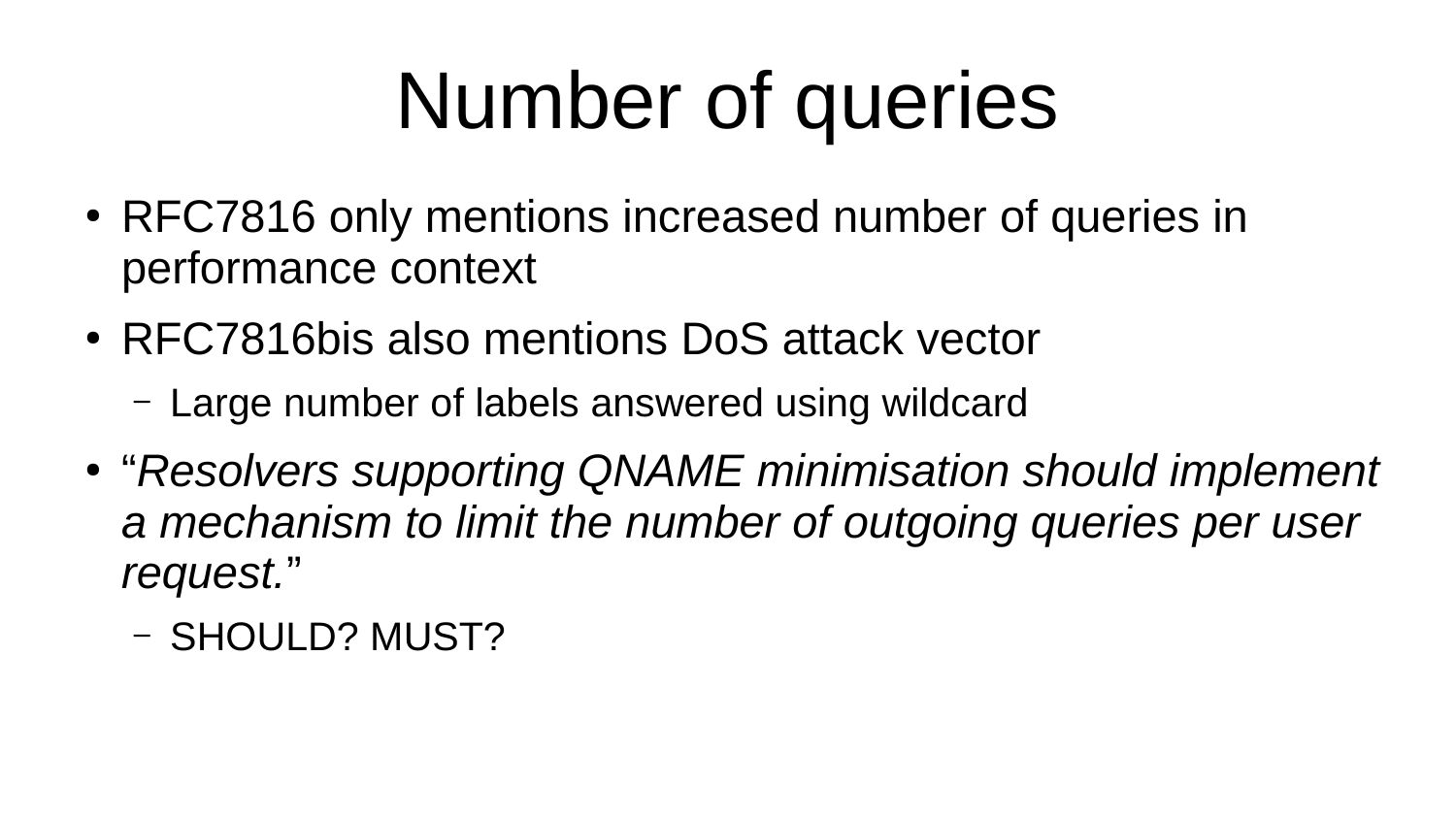#### Number of queries

- One possible mechanism in draft (as implemented in Unbound)
- Limit number of qnamemin iterations to 10, append only 1 label for first 4 queries, divide rest of labels by rest of iterations, add remainder to last iterations.
	- Assumes bigger privacy gain higher in the name space
- E.g. QNAME with 18 labels; number of labels added per iteration are 1,1,1,1,2,2,2,2,3,3.